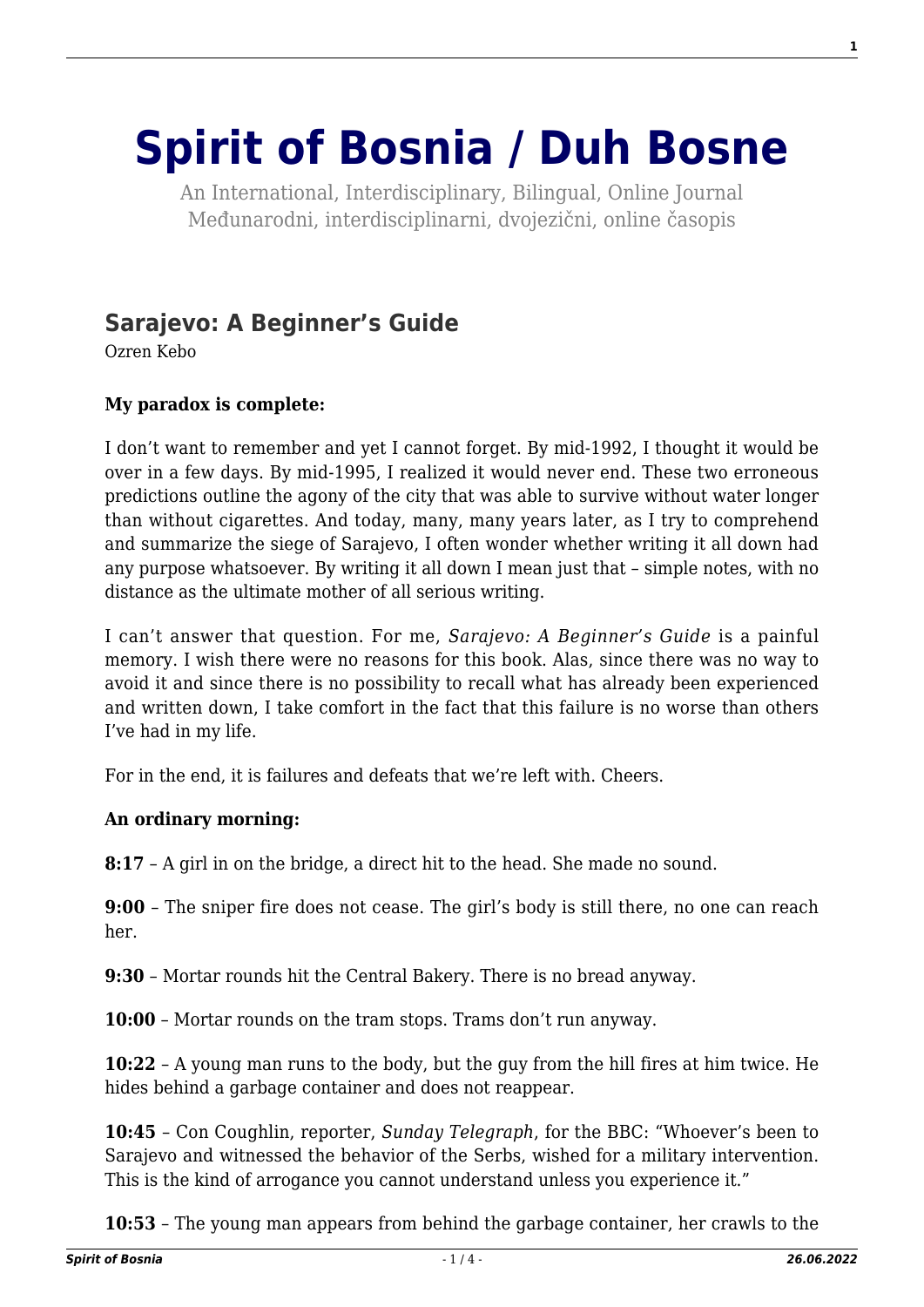girl, wraps his left arm around her and pulls her back, still crawling. A painful sight: her head tilted to the side, covered in blood, observers screaming from their windows, the young man who disappears behind the garbage container again.

**11:00** – Mortar rounds, mortar rounds, mortar rounds…

#### **Call Karadžić for murder:**

A mortar round hits on a quiet day. In such situations, the most important thing is to survive the first one. That's the worst one. It comes suddenly and no one expects it, although everyone knows that it's Sarajevo and the year is 1992.

So, the first round is the worst. We are ready for the second one: in basements or in hallways. But, not all of us. As the first one hits, while others run for cover, frantic mothers call out from windows, looking through the yard for their children. Amir, Matija, Zoran, Dženana! All faiths live in Sarajevo. If it weren't for the shells, it would be magic to listen to this harmony of diversity. But now, it's a death roll call and you just need to listen carefully. There will be no response to at least one name.

Amir is there, he yelled back and ran to the entrance. Mirsad is there, he's home already. Matija – present. Zoran – present, a cut on the arm, but nothing serious. Mothers finish the roll call one by one, they close the windows and their shadows disappear behind the UNHCR plastic sheeting. But one is not done yet, the one calling out for her daughter Dženana.

Her voice tells all. If you know how to listen, her calls reveal a mother slowly realizing the truth about her dead child. She wants to be calm, not for the sake of the people around her, but for her own sake. She does not allow feelings to overwhelm her and she calls out her little girl's name with an illusion of a calm voice. The illusion vanishes with the fifth unanswered call and she gives in to despair. She is no longer calling, she is screaming. She is calling out, but Dženana does not hear her. Dženana is on the ground in the yard, motionless, brutally deaf to her mother's calls. Death is a state with no sounds. Her body is no longer a body, there is no life in it. It is just an illusion of a child who existed in Sarajevo until a few moments ago, and whose only fault in life was that – in terms of geography – she lived 12 kilometres from Pale, and that – in terms of history – she lived in the age of Radovan Karadžić. Right there, at the place where geography and history collide, where a child and a mortar launcher collide, where coordinates and shells meet, where illusion and fate meet, where Boutros Ghali and David Owen, Russia and France, Britain and Greece, NATO and safe havens meet – that is where our children get killed.

#### **First snow falling:**

When it snows in December, silence becomes the dominant sound. There are no cars, no trams, no noise at all. A counter-revolution: a city morphs into a village. The streets radiate the kind of rustic atmosphere that makes all the memories of the urban prewar Sarajevo lose any sense. Two equally surreal worlds collide. Illusion rules the space. A man with a wheelbarrow and a child is crossing the street. A disharmonious couple, this man and his child. His clothes have no style: rubber boots, work pants, a farmer's jacket. Mismatched gloves. The child is no more than three and in the scene,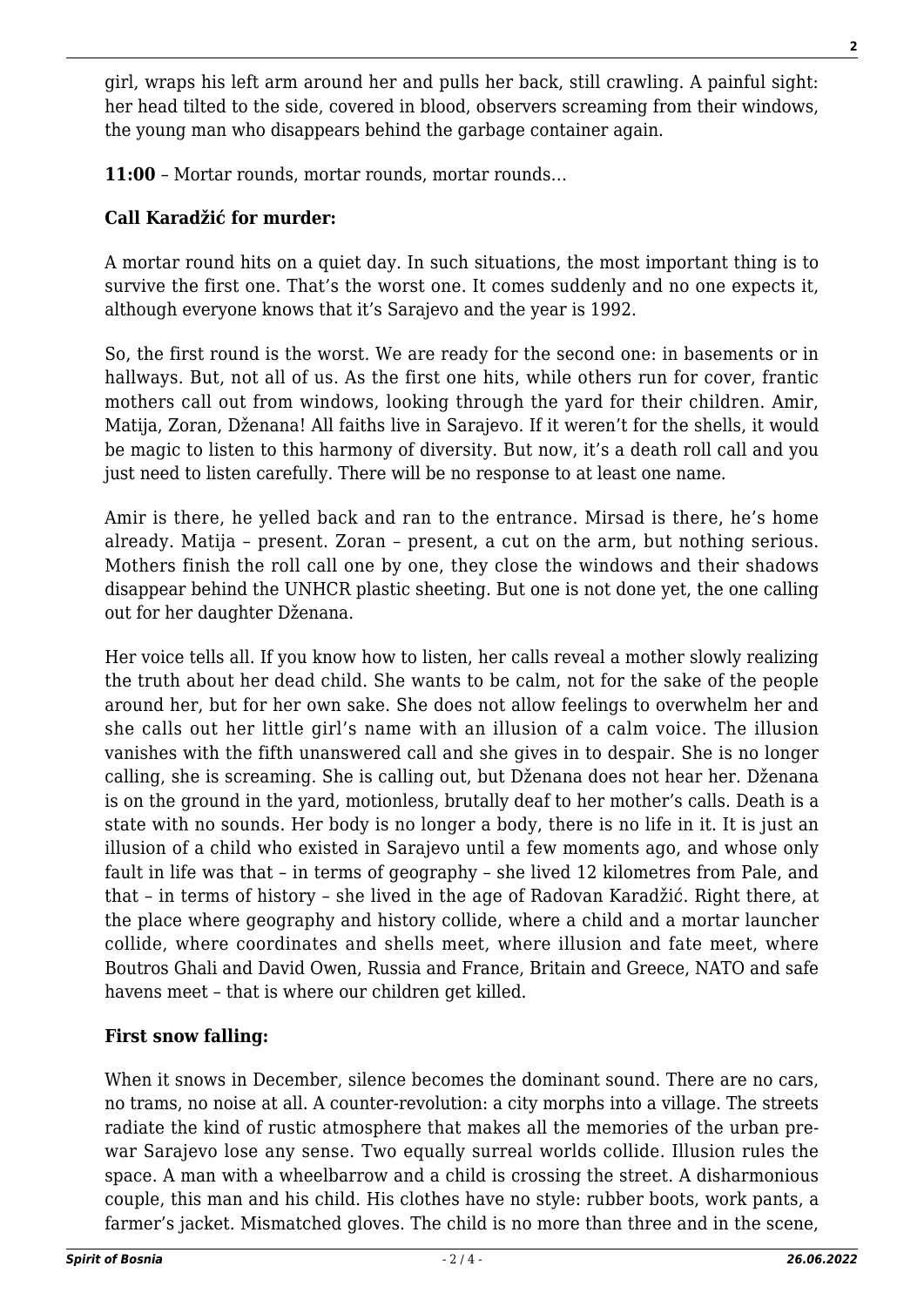the child is the antipode to the man: lively, complementary colours of the snow overalls and a cap with a large pompom at the top. The boy is cheerful and happy, his laughter echoes down the street. He finally manages to convince his dad to let him climb into the wheelbarrow. He screams with joy as the man pushes. Two little girls look at them from the window of a building they pass by. They smile to the boy, but their smiles are sad. They would give anything to be outside themselves.

The scene is missing a single detail to be a true Sarajevo image. It is missing a sniper; he will appear in a minute and a half, after the father and the son have stepped into an intersection, and will pull the trigger with no emotions whatsoever.

The shot kicks the kid off the wheelbarrow and blows his head away. The father is shocked into silence. The people around them run away, but that's just the initial reaction. Half a minute later, they come back. A taxi driver picks up the boy and drives off like mad, towards the Koševo Hospital. The most ominous scene in Sarajevo – a VW Golf honking its way towards the hospital. The people approach the father. No one can help him any more. He just stares, hearing no one and seeing nothing. In a minute, all that will be left from this scene is the flipped wheelbarrow and the blood beside it. Before the snow has covered it, an abandoned Pekingese will lick the blood. Before the night has fallen, the wheelbarrow will disappear too. Times are hard and even in such situations, there will always be a thief. An old lady says that there is a place in Hell reserved for such people, right next to the sharpshooters. The indifference of the man who pulled the trigger and the indifference of the man stealing from the dead are of the same origin. In the moral code of the religious, indifference is very close to evil. Because it provides it with an alibi. Back then, we did not know about our own position. We did not know whether it was hopeless or not. Every child who gets killed, we thought, intensifies the shame of Europe. It took us a long time to understand that it was just one more grave in Sarajevo.

And that is what we should forget at all costs. But it is not us who decide what is to be forgotten and what is to be remembered. It is the images that choose us and not the other way round. Just like the snipers.

#### **A word about the writer, his person, his origin and character, and his links with other cities**:

Ozren Kebo, born in 1959, Gemini, ascendant unknown. Born in Mostar, his eyes set on Dubrovnik, has lived in Sarajevo most of his life, believes that his steps carry a hidden curse: every city he steps into ends up destroyed.

He now secretly has his sights on Zagreb. But he wouldn't dare guide mortar shells anywhere else. Which is why he stays in Bosnia.

He lives and works in Sarajevo.

This was his first book. Published to date: 1996 (*Dani*) and 2003 (*Zoro*) in Sarajevo, 1997 and 2009 in France (*La Nuee Bleue*), 1998 in Sweden (*Bokforlaget DN*), and 2000 in Croatia (*Feral Tribune*).

His second book, the novel *Kako je lijepa moja Vectra* (*How beautiful is my Opel Vectra*), was published in 2007.